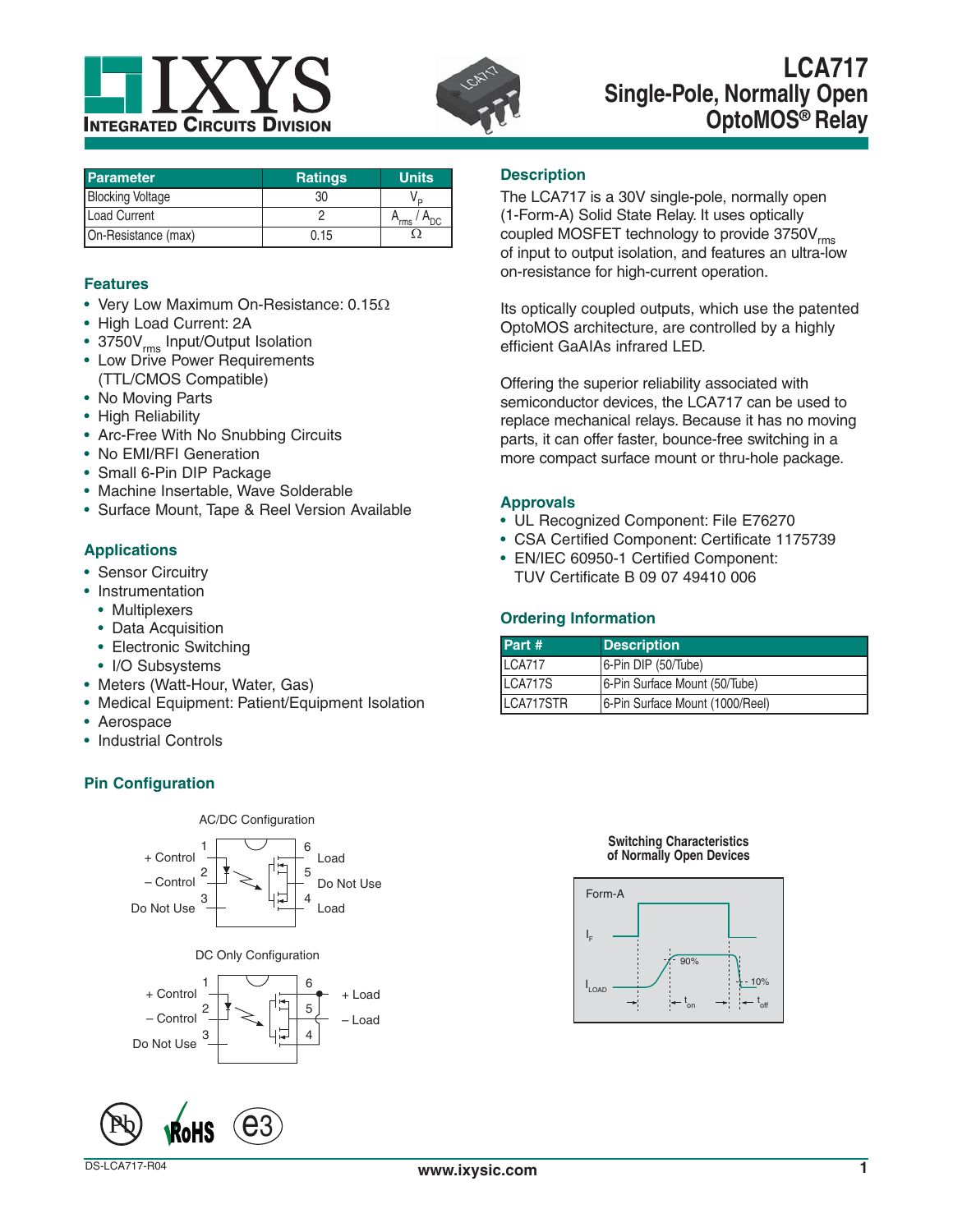

#### **Absolute Maximum Ratings @ 25ºC**

| <b>Parameter</b>                     | <b>Ratings</b>  | <b>Units</b> |
|--------------------------------------|-----------------|--------------|
| <b>Blocking Voltage</b>              | 30              | V,           |
| Reverse Input Voltage                | 5               | V            |
| Input Control Current                | 50              | mA           |
| Peak (10ms)                          |                 | Α            |
| Input Power Dissipation <sup>1</sup> | 100             | mW           |
| Total Power Dissipation <sup>2</sup> | 800             | mW           |
| Isolation Voltage, Input to Output   | 3750            | rms          |
| Operational Temperature              | $-40$ to $+85$  | °C           |
| Storage Temperature                  | $-40$ to $+125$ | °C           |

*Absolute Maximum Ratings are stress ratings. Stresses in excess of these ratings can cause permanent damage to the device. Functional operation of the device at conditions beyond those indicated in the operational sections of this data sheet is not implied.*

1 Derate linearly 1.33 mW / ºC

2 Derate linearly 6.67 mW / ºC

#### **Electrical Characteristics @ 25ºC**

| <b>Parameter</b>                    | <b>Conditions</b>      | <b>Symbol</b>                    | <b>Min</b> | <b>Typ</b> | <b>Max</b>     | <b>Units</b>            |
|-------------------------------------|------------------------|----------------------------------|------------|------------|----------------|-------------------------|
| <b>Output Characteristics</b>       |                        |                                  |            |            |                |                         |
| Load Current, Continuous            |                        |                                  |            |            |                |                         |
| <b>AC/DC Configuration</b>          |                        |                                  |            |            | $\overline{c}$ | $A_{rms}$<br>$/ A_{DC}$ |
| DC Configuration                    |                        | Ł                                |            |            | 4              | $A_{DC}$                |
| Peak Load Current                   | $t = 10ms$             | <sup>I</sup> LPK                 | ٠          | ٠          | ±5             | $A_{\rm p}$             |
| On-Resistance <sup>1</sup>          |                        |                                  |            |            |                |                         |
| <b>AC/DC Configuration</b>          |                        |                                  |            | 0.083      | 0.15           | $\Omega$                |
| DC Configuration                    | $I_1 = 1A$             | $R_{ON}$                         |            | 0.023      | 0.04           |                         |
| Off-State Leakage Current           | $V_i = 30V_p$          | <sup>I</sup> LEAK                | ٠          |            |                | μA                      |
| <b>Switching Speeds</b>             |                        |                                  |            |            |                |                         |
| Turn-On                             |                        | $\mathfrak{t}_{\mathsf{on}}$     |            | 0.92       | 3              |                         |
| Turn-Off                            | $I_F = 5mA, V_L = 10V$ | $L_{off}$                        |            | 0.44       | 3              | ms                      |
| Output Capacitance                  | $V_1 = 15V_1$ f=1MHz   | $\overline{C}_{\underline{OUT}}$ | ٠          | 100        | ٠              | pF                      |
| <b>Input Characteristics</b>        |                        |                                  |            |            |                |                         |
| Input Control Current to Activate   | $=1A$                  | ١F                               | ٠          | 0.115      | $\overline{2}$ | mA                      |
| Input Control Current to Deactivate | ٠                      | ١F                               | 0.1        | ٠          | ٠              | mA                      |
| Input Voltage Drop                  | $E=5mA$                | $V_F$                            | 0.9        | 1.2        | 1.4            | V                       |
| Reverse Input Current               | $V_{\rm B} = 5V$       | <sup>I</sup> R                   | ٠          | ٠          | 10             | μA                      |
| <b>Common Characteristics</b>       |                        |                                  |            |            |                |                         |
| Input to Output Capacitance         | $\blacksquare$         | $C_{1/2}$                        | ٠          | 3          | ٠              | pF                      |

<sup>1</sup> Measurement taken within 1 second of on-time.

#### **ESD Rating**

| <b>ESD Rating (Human Body Model)</b> |  |
|--------------------------------------|--|
| 1000 Volts                           |  |

L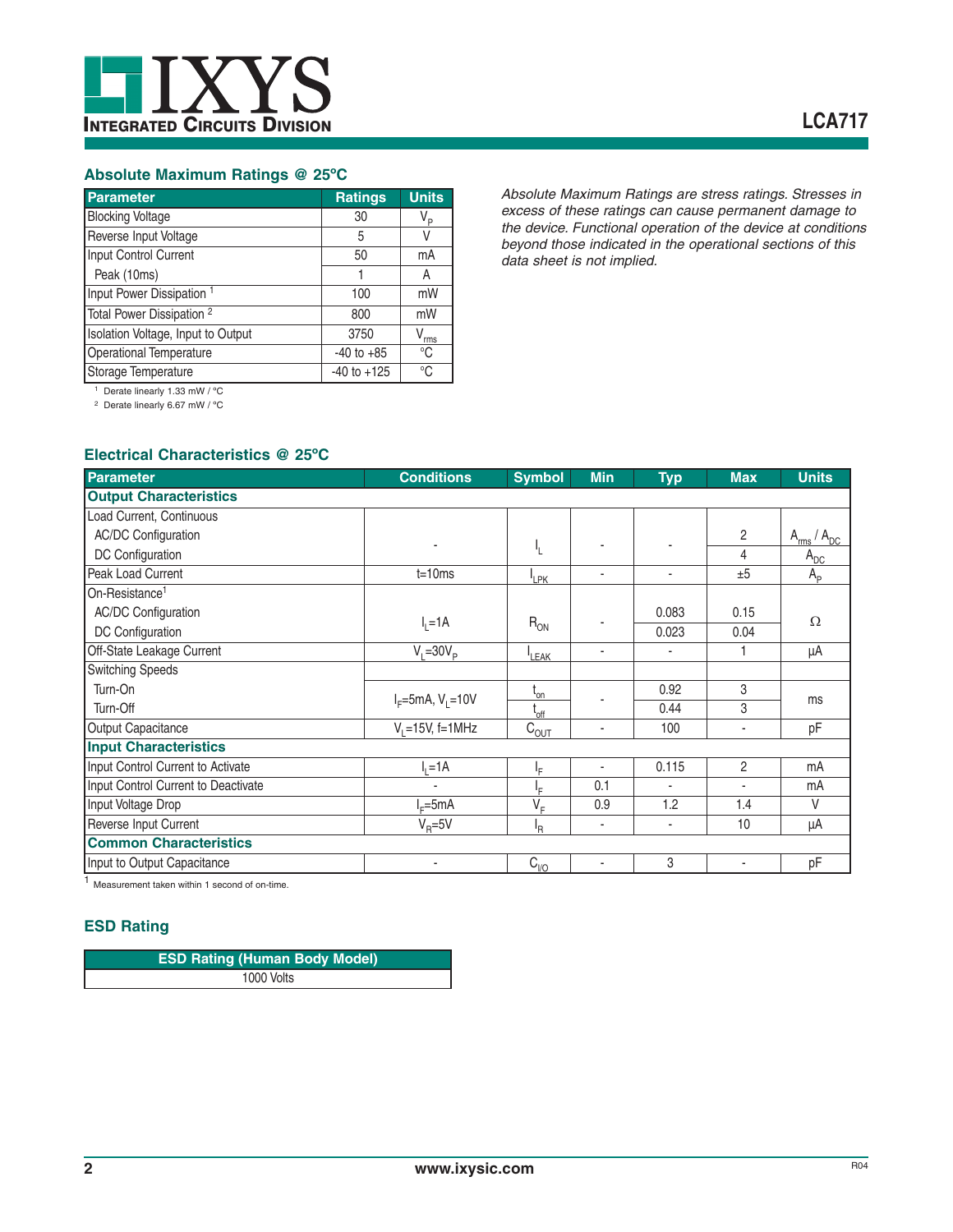

#### **PERFORMANCE DATA @25ºC (Unless Otherwise Noted)\***









**Typical On-Resistance Distribution (N=50, I<sub>F</sub>=2mA, I<sub>I</sub>=1A)** 







**Typical LED Forward Voltage Drop vs. Temperature** 1.6 l<sub>=</sub>=50mA ε 1.5 '⊧−oom"<br>I<sub>∈</sub>=20mA **LED Forward Voltage (V)** .<br>I<sub>F</sub>=10mA LED Forward Voltage 1.4 Turn-On Time 1.3 1.2 l<sub>F</sub>=5mA 1.1  $-2m\Delta$ I F l<sub>F</sub>=1mA 1.0  $\frac{L}{-40}$ -40 -20 0 20 40 60 80 100



**Typical Turn-Off Time vs. LED Forward Current** 450 430 -Off Time (µs) **Turn-Off Time (**P**s)** 410 390 É 370

0 10 20 30 40 50

 $rac{1}{0}$ 



\*The Performance data shown in the graphs above is typical of device performance. For guaranteed parameters not indicated in the written specifications, please contact our application department.

**LED Forward Current (mA)**

e

Forward Current (mA)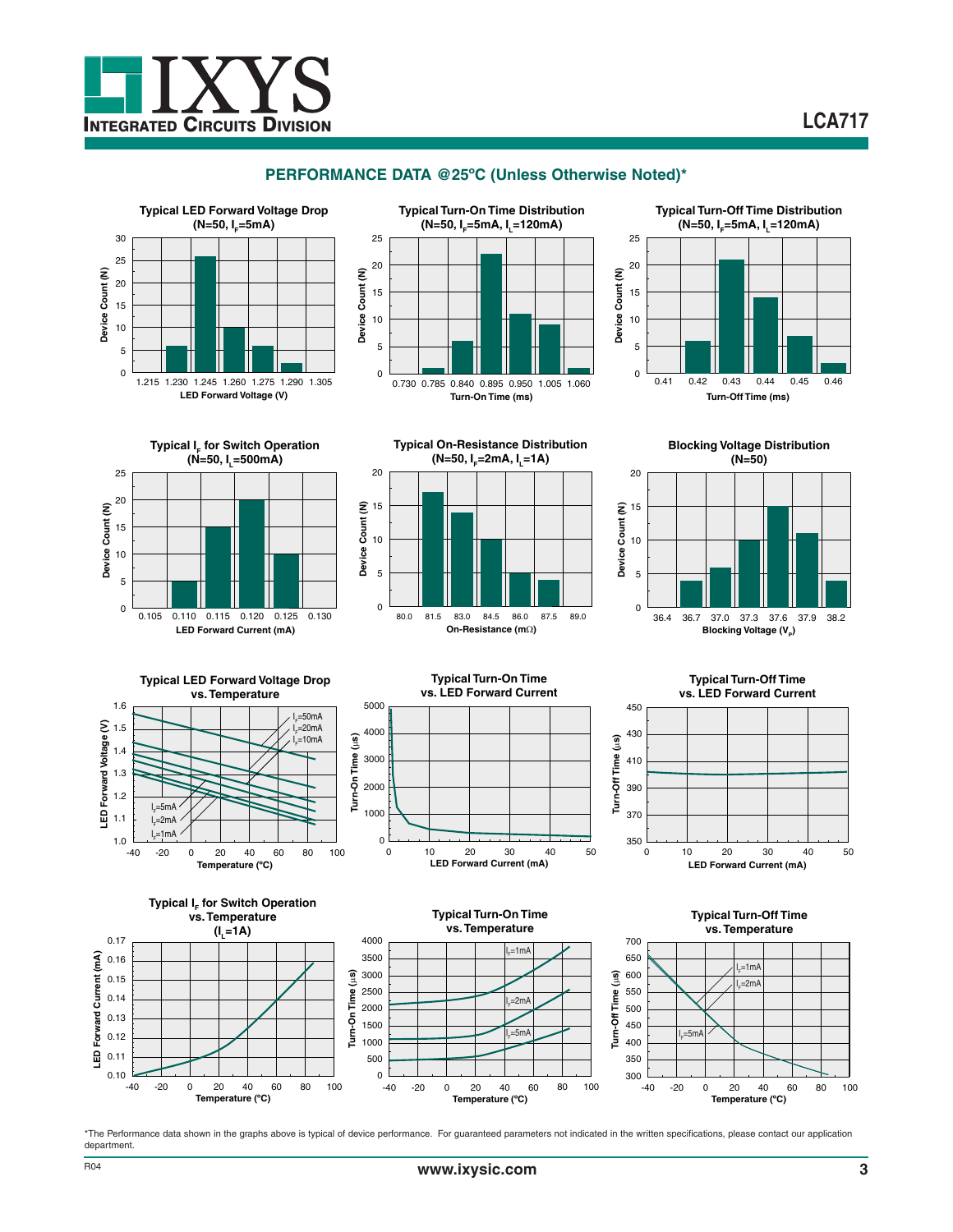

#### **PERFORMANCE DATA @25ºC (Unless Otherwise Noted)\***



\*The Performance data shown in the graphs above is typical of device performance. For guaranteed parameters not indicated in the written specifications, please contact our application department.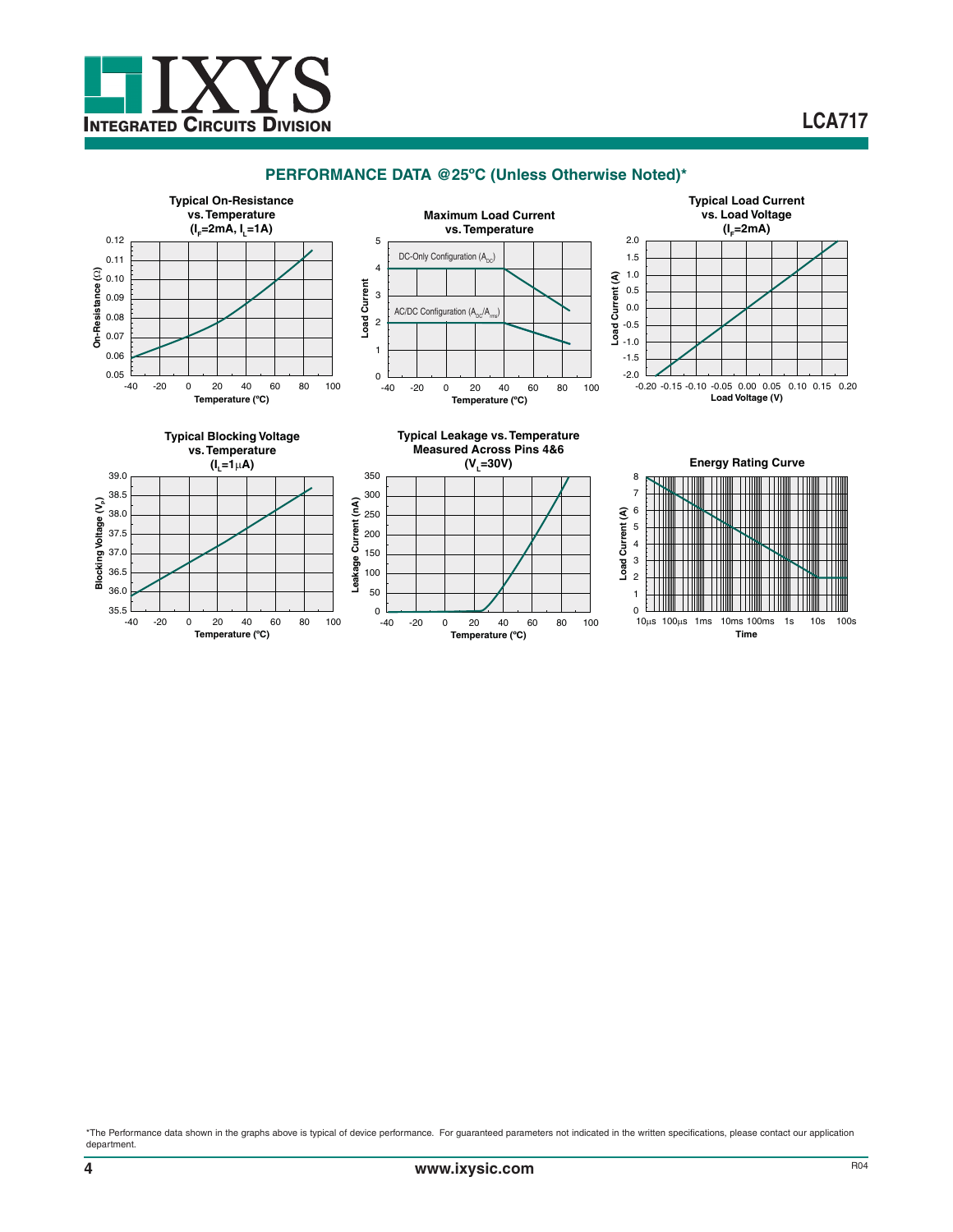

#### **Manufacturing Information**

#### **Moisture Sensitivity**

All plastic encapsulated semiconductor packages are susceptible to moisture ingression. IXYS Integrated Circuits Division classified all of its plastic encapsulated devices for moisture sensitivity according to the latest version of the joint industry standard, **IPC/JEDEC J-STD-020**, in force at the time of product evaluation. We test all of our products to the maximum conditions set forth in the standard, and guarantee proper operation of our devices when handled according to the limitations and information in that standard as well as to any limitations set forth in the information or standards referenced below.

Failure to adhere to the warnings or limitations as established by the listed specifications could result in reduced product performance, reduction of operable life, and/or reduction of overall reliability.

This product carries a **Moisture Sensitivity Level (MSL) rating** as shown below, and should be handled according to the requirements of the latest version of the joint industry standard **IPC/JEDEC J-STD-033**.

| <b>Device</b> '  | <b>Moisture Sensitivity Level (MSL) Rating</b> |
|------------------|------------------------------------------------|
| LCA717 / LCA717S | MSL                                            |

#### **ESD Sensitivity**



This product is **ESD Sensitive**, and should be handled according to the industry standard **JESD-625**.

#### **Reflow Profile**

This product has a maximum body temperature and time rating as shown below. All other guidelines of **J-STD-020** must be observed.

| <b>Device</b>    | <b>Maximum Temperature x Time</b> |
|------------------|-----------------------------------|
| LCA717 / LCA717S | 250°C for 30 seconds              |

#### **Board Wash**

IXYS Integrated Circuits Division recommends the use of no-clean flux formulations. However, board washing to remove flux residue is acceptable. Since IXYS Integrated Circuits Division employs the use of silicone coating as an optical waveguide in many of its optically isolated products, the use of a short drying bake could be necessary if a wash is used after solder reflow processes. Chlorine- or Fluorine-based solvents or fluxes should not be used. Cleaning methods that employ ultrasonic energy should not be used.

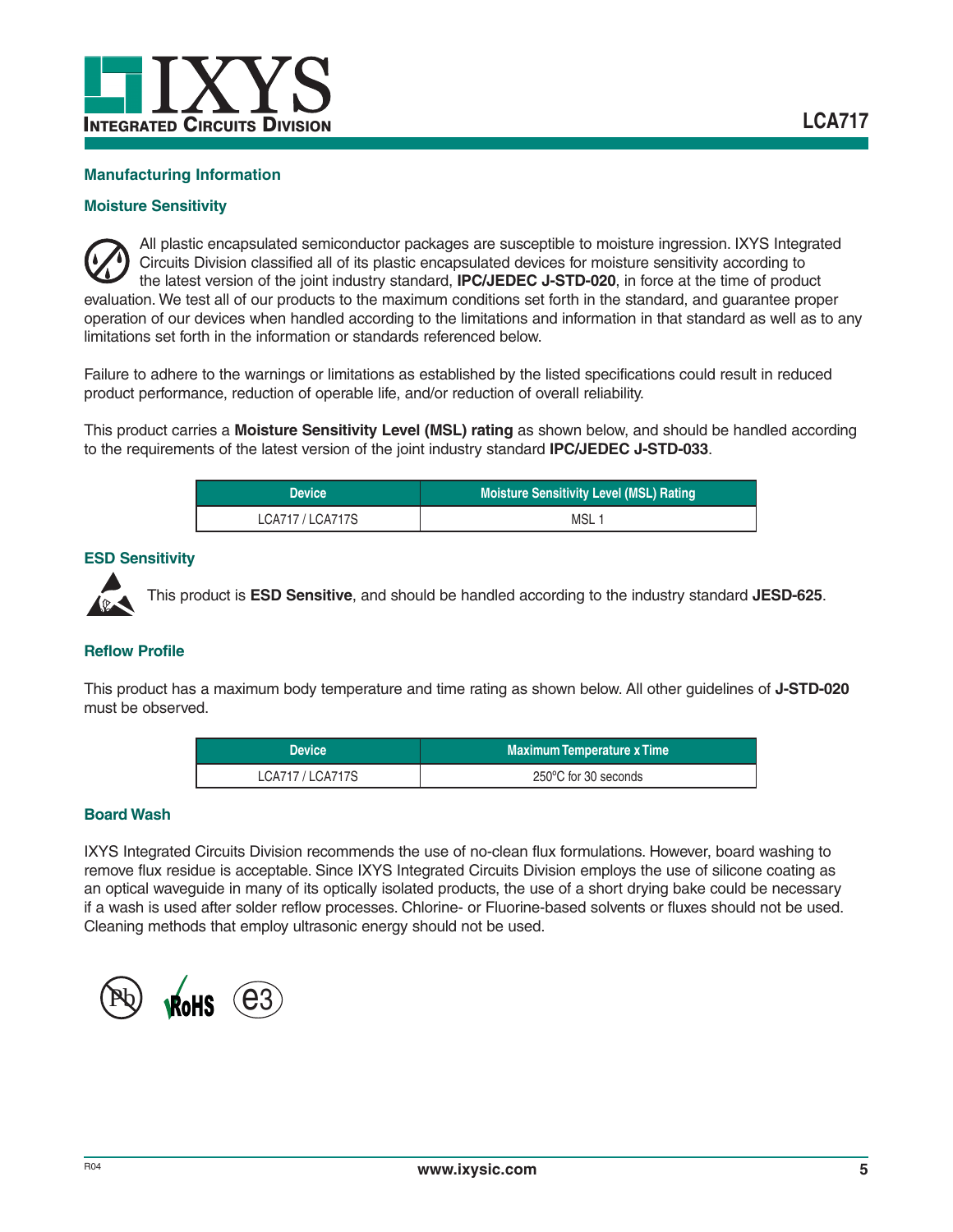

#### **MECHANICAL DIMENSIONS**

#### **LCA717**







**Dimensions** mm (inches)

#### **LCA717S**









**PCB Land Pattern**

**Dimensions** mm (inches)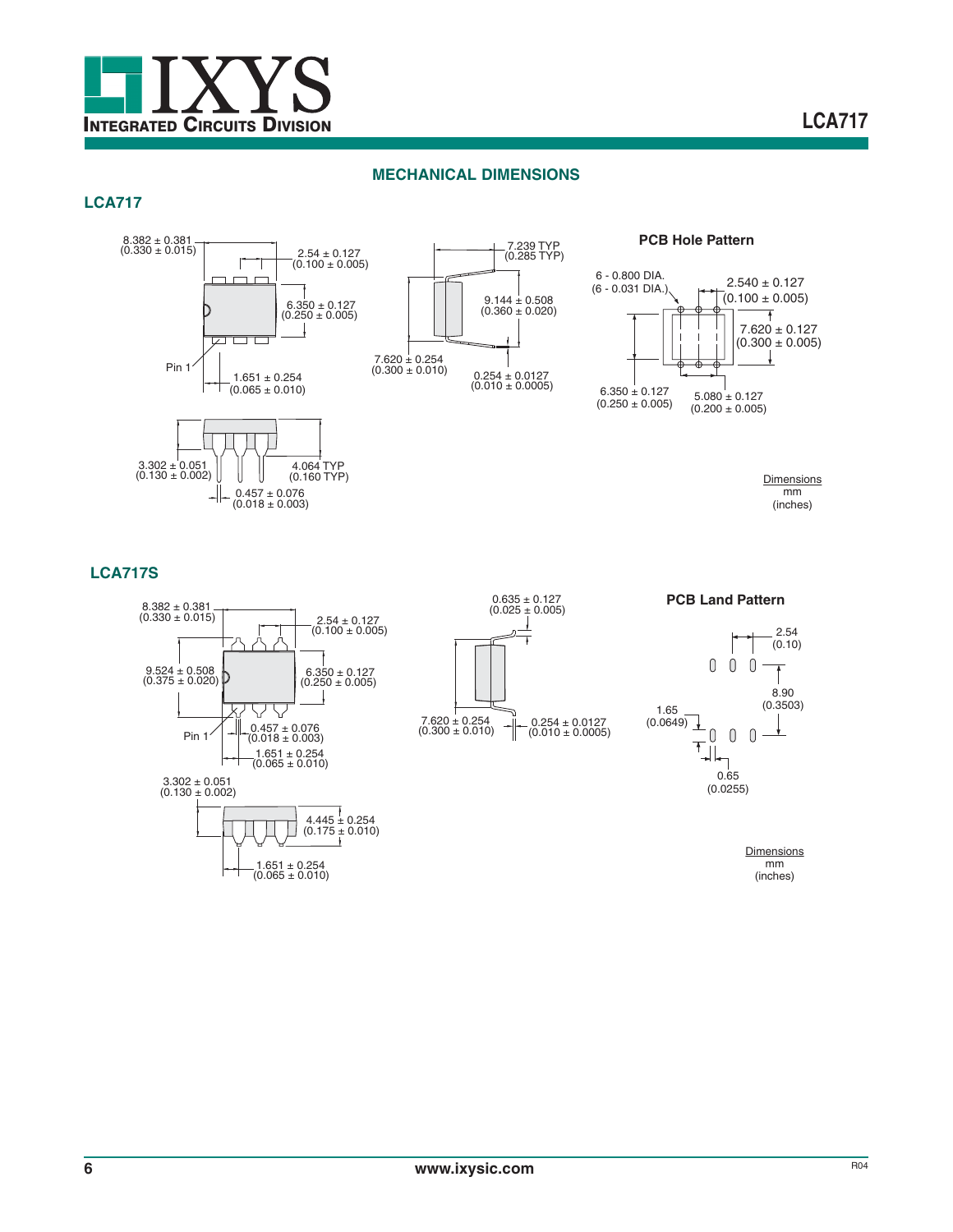

**LCA717**

#### **LCA717STR Tape & Reel**



#### **For additional information please visit our website at: www.ixysic.com**

IXYS Integrated Circuits Division makes no representations or warranties with respect to the accuracy or completeness of the contents of this publication and reserves the right to make<br>changes to specifications and product Circuits Division's Standard Terms and Conditions of Sale, IXYS Integrated Circuits Division assumes no liability whatsoever, and disclaims any express or implied warranty, relating to its products including, but not limited to, the implied warranty of merchantability, fitness for a particular purpose, or infringement of any intellectual property right.

The products described in this document are not designed, intended, authorized or warranted for use as components in systems intended for surgical implant into the body, or in other applications intended to support or sustain life, or where malfunction of IXYS Integrated Circuits Division's product may result in direct physical harm, injury, or death to a person or severe property or environmental damage. IXYS Integrated Circuits Division reserves the right to discontinue or make changes to its products at any time without notice.